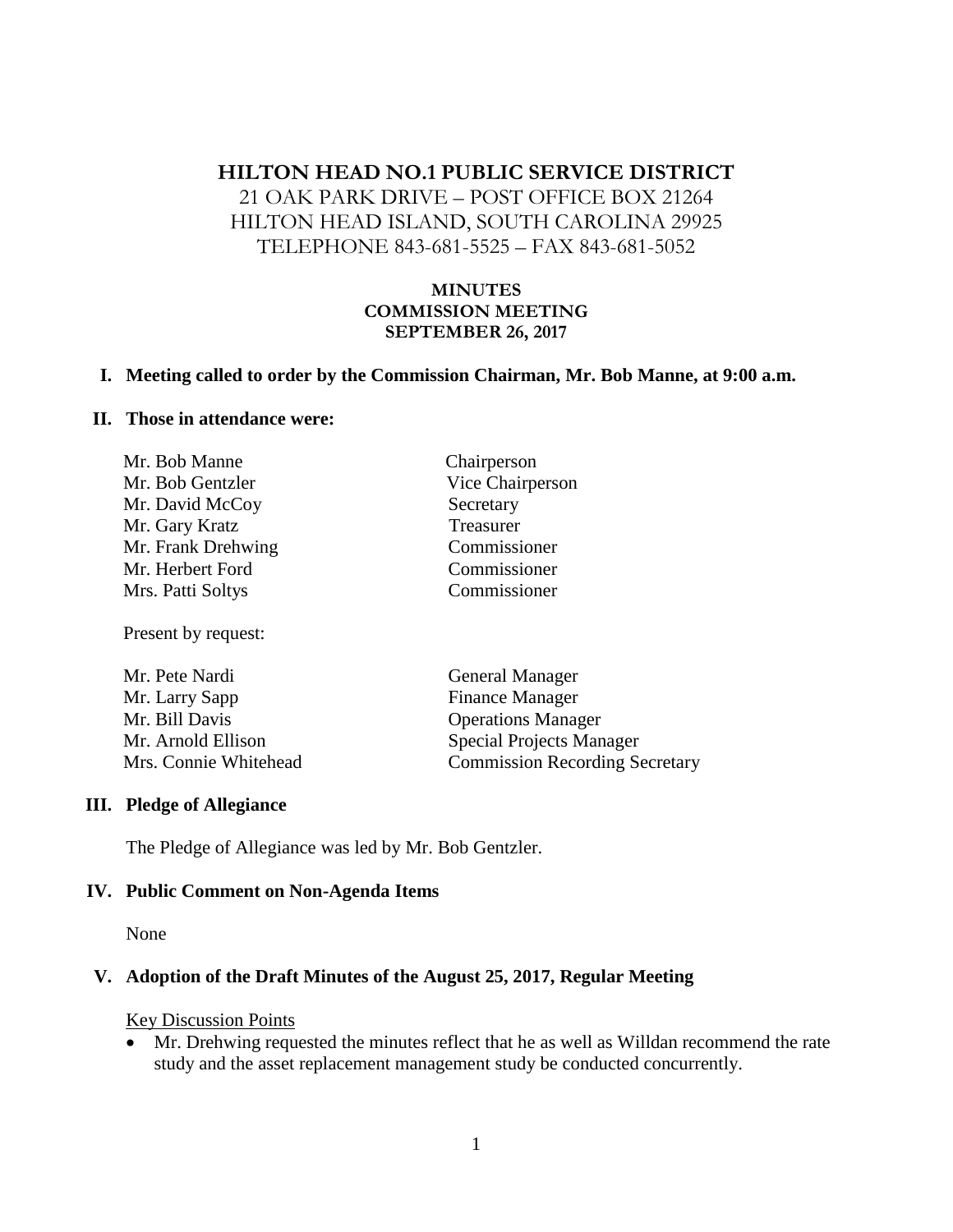Action

• Mr. Gentzler moved to adopt the minutes as revised. Mr. Drehwing seconded. The motion passed unanimously.

### **VI. Adoption of Resolution Authorizing the Assessment Roll for Series 2017a Front-Foot Assessment**

# Key Discussion Points

- Mr. Sapp presented a resolution for the Commission to authorize and approve the assessment roll for front foot assessment projects approved at the August board meeting.
- A background memo is included in the agenda packet.
- After adoption, the next step will be for staff to notify residents by letter of the assessment.

# Action

• Mr. Drehwing moved to adopt the resolution. Mr. Gentzler seconded. The motion passed unanimously.

### **VII. Commissioner and Committee Reports**

### **A. Sustainability Conference**

Key Discussion Points

- Mr. Nardi and Commissioner Bob Gentzler attended the 2nd Charles E. Fraser Resort Sustainability Conference at Sea Pines. The event was sponsored by the University of South Carolina Beaufort.
- Golf course architect Clyde Johnson spoke on the topic of the PSD's recycled water program at Hilton Head Island courses.
- Mr. Gentzler's full conference notes were distributed at the meeting and are filed with the master copy of the agenda packet.

# **B. Community & Personnel Relations Committee**

Key Discussion Points

- The Committee met on August 30. Full minutes are included in the agenda packet.
- Staff presented the proposed billing policy for committee review. A copy of the original and the committee's revised version are included in the agenda packet. Staff recommends adoption.
- Mr. Kratz suggested second bullet be revised to state that the result is "more accurate" readings" rather than "accurate readings".
- Mr. Ford stated that he is impressed with the long-term GM goals, especially #1, but asked for clarity on the comments in the minutes regarding surveying employees and using their responses as part of the GM's evaluation. Ms. Soltys stated that there are several questions in the GM evaluation survey related to staff development that she feels would require knowledge and/or input from staff in order to evaluate them properly. Mr. Nardi pointed out there are many ways in which to gauge staff